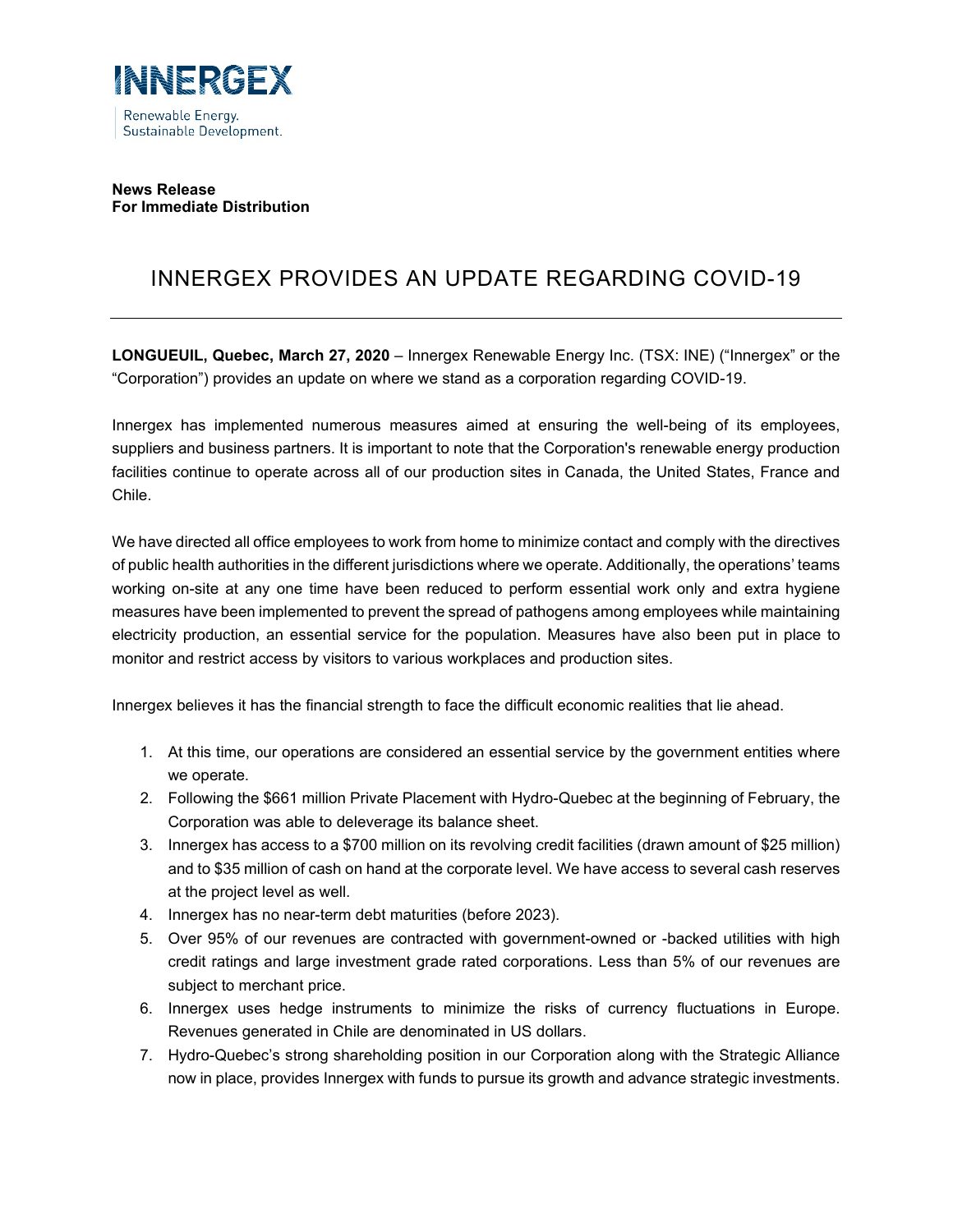In terms of construction activities, we continue to advance work on the Hillcrest solar project in Ohio (200 MW) as approved by the relevant governmental authorities. The continuation of our activities is dependent on the availability of equipment and subject to further restrictions that could arise as the fight against the pandemic continues. We have no supply problems to date, but the situation could change. A delay in the commissioning of the project is therefore a possibility.

As for the Innavik hydro project in northern Quebec (7.5 MW), site is ready for construction. For the moment, the Kativik Regional Government has limited access to the territory of Nunavik until further notice, which may result in some delays before we can start construction planned for the beginning of May. Innergex is in constant communication with the authorities to find solutions.

Innergex maintains its disciplined growth approach and is making progress with the two previously announced potential operating project acquisitions in Chile and the United States. The Corporation currently expects to execute definitive acquisition agreements, although there is no certainty as to the timing thereof.

"Our 3Ps philosophy takes on its full meaning as we not only maintain green energy production for the Planet, we also focus our efforts on People, aiming to improve the health, safety and resilience of our employees, their families and our communities. I would like to thank our employees for their dedication to ensuring continuity of our operations," said Michel Letellier, President and Chief Executive Officer of Innergex. "We are also continuing our involvement in the communities surrounding our facilities by supporting organizations that can make a difference for community members in these difficult times. Innergex is in an enviable position to deploy capital, seize opportunities and create value for its shareholders."

## *About Innergex Renewable Energy Inc.*

For 30 years now, Innergex believes in a world where abundant renewable energy promotes healthier communities and creates shared prosperity. As an independent renewable power producer which develops, acquires, owns and operates hydroelectric facilities, wind farms and solar farms, Innergex is convinced that generating power from renewable sources will lead the way to a better world. Innergex conducts operations in Canada, the United States, France and Chile and manages a large portfolio of high-quality assets currently consisting of interests in 68 operating facilities with an aggregate net installed capacity of 2,588 MW (gross 3,488 MW), including 37 hydroelectric facilities, 26 wind farms and five solar farms. Innergex also holds interests in seven projects under development, two of which are under construction, with a net installed capacity of 296 MW (gross 378 MW), and prospective projects at different stages of development with an aggregate gross capacity totaling 7,115 MW. Its approach to building shareholder value is to generate sustainable cash flows, provide an attractive risk-adjusted return on invested capital and to distribute a stable dividend.

#### **Forward-Looking Information Disclaimer**

To inform readers of the Corporation's future prospects, this press release contains forward-looking information within the meaning of applicable securities laws, including, but not limited to, Innergex's business strategy, use of proceeds of the Private Placement,; future development and growth prospects (including expected growth opportunities under the Strategic Alliance), development, financing and construction progress of the 200 MW Hillcrest solar photovoltaic project located in Brown County, Ohio and of the Innvik 7.5 MW hydro project located in northern Quebec, and other statements that are not historical facts ("Forward-Looking Information"). Forward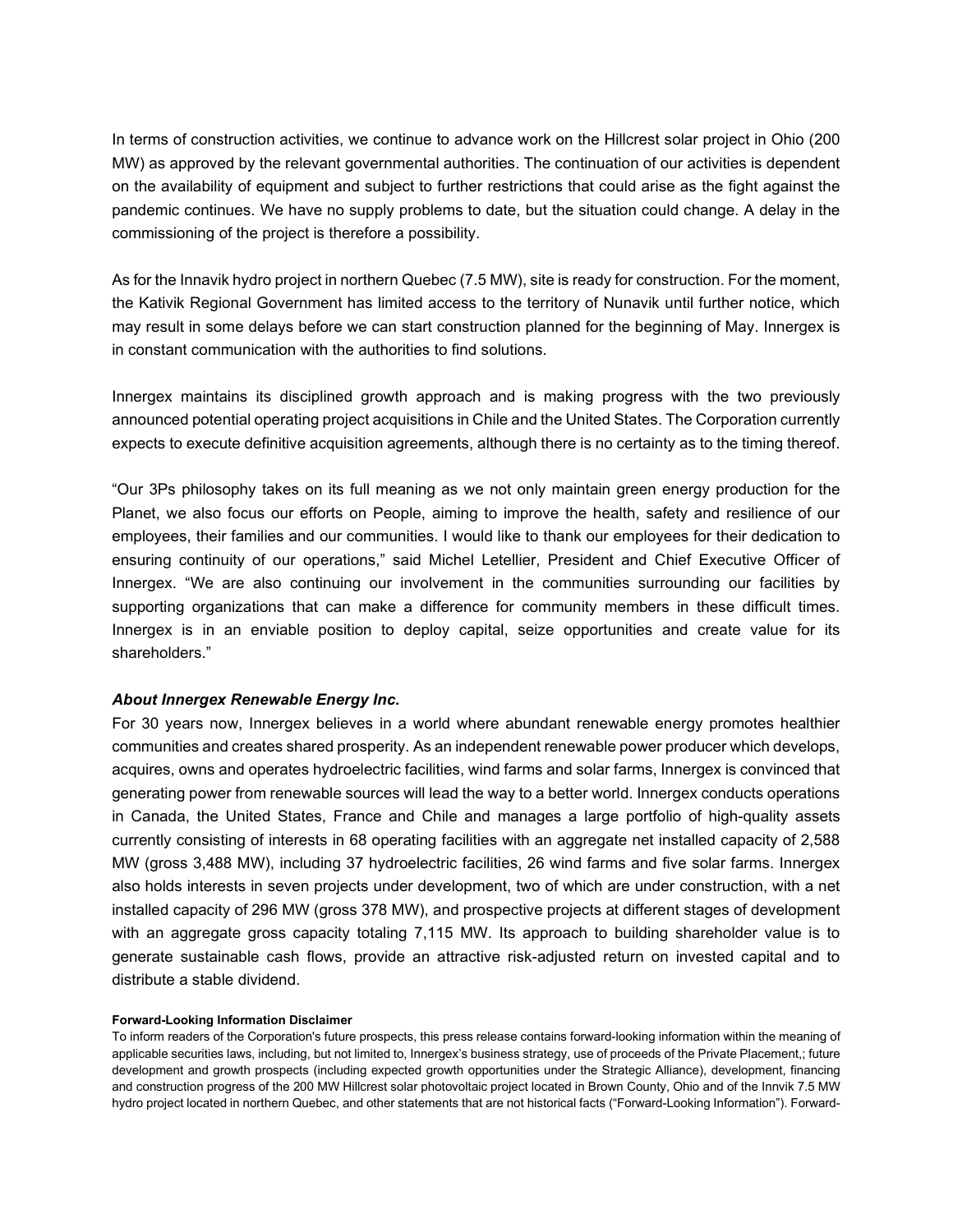Looking Information can generally be identified by the use of words such as "approximately", "may", "will", "could", "believes", "expects", "intends", "should", "plans", "potential", "project", "anticipates", "estimates", "scheduled" or "forecasts", or other comparable terminology that state that certain events will or will not occur. It represents the estimates, projections and expectations of the Corporation relating to future events, results or developments as of the date of this press release.

Forward-Looking Information includes future-oriented financial information or financial outlook within the meaning of securities laws, such as expected production, projected revenues and projected Free Cash Flow, to inform readers of the potential financial impact of expected results, of the expected commissioning of the Corporation's development projects, of the potential financial impact of pending, completed and future acquisitions and of the Corporation's ability to sustain current dividends and to fund its growth. Such information may not be appropriate for other purposes.

Since forward-looking statements address future events and conditions, they are by their very nature subject to inherent risks and uncertainties. Actual results could differ materially from those currently anticipated due to a number of factors and risks. These include, but are not limited to, the risks associated with the renewable energy industry in general such as execution of strategy; ability to develop projects on time and within budget; capital resources; derivative financial instruments; qualification for PTCs and ITCs; current economic and financial conditions; hydrology and wind regimes, solar irradiation; construction, design and development of new facilities; performance of existing projects; equipment failure; interest rate and refinancing risk; currency exchange rates, variation in merchant price of electricity, financial leverage and restrictive covenants; and relationships with public utilities. Readers are cautioned that the foregoing list of factors is not exhaustive. Additional information on these and other factors that could affect the operations or financial results of Innergex are included in Innergex's annual information form available on SEDAR at [www.sedar.com.](http://www.sedar.com/)

Forward-Looking Information in this press release is based on certain key expectations and assumptions made by the Corporation. The following table outlines Forward-Looking Information contained in this press release, the principal assumptions used to derive this information and the principal risks and uncertainties that could cause actual results to differ materially from this information.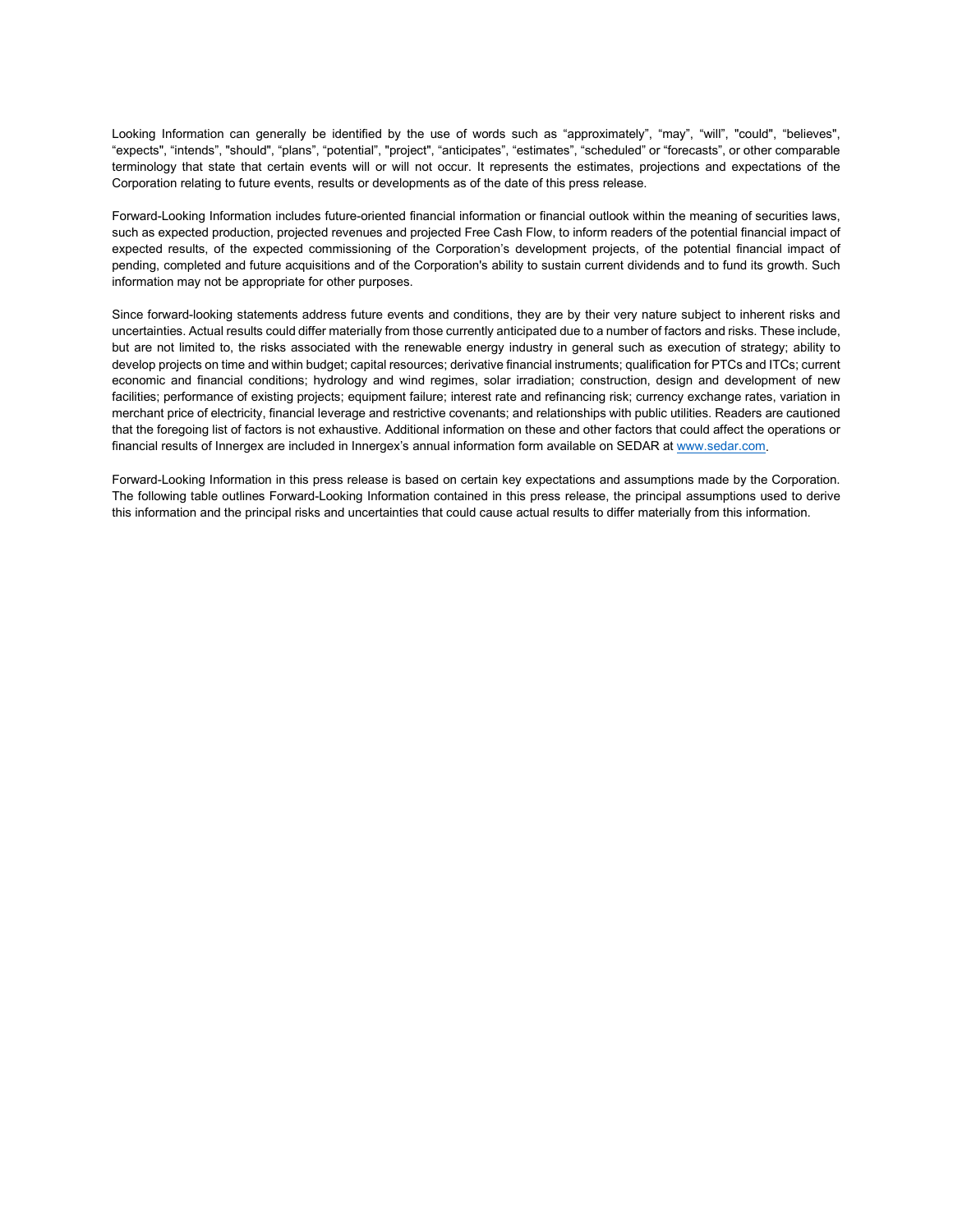**Estimated project costs, expected obtainment of permits, start of construction, work conducted and start of commercial operation for Development Projects or Prospective Projects** For each Development Project and Prospective Project, the Corporation may provide (where available) an estimate of potential installed capacity, estimated project costs, project financing terms and each project's development and construction schedule, based on its extensive experience as a developer, in addition to information directly related to incremental internal costs, site acquisition costs and financing costs, which are eventually adjusted for the projected costs and construction schedule provided by the engineering, procurement and construction ("EPC") contractor retained for the project. The Corporation provides indications based on assumptions regarding its current strategic positioning and competitive outlook, as well as scheduling and construction progress, for its Development Projects and its Prospective Projects, which the Corporation evaluates based on its experience as a developer. Uncertainties surrounding development of new facilities Performance of major counterparties, such as suppliers or contractors Delays and cost overruns in the design and construction of projects Ability to secure appropriate land Obtainment of permits Health, safety and environmental risks Ability to secure new PPAs or renew any PPA Higher-than-expected inflation Equipment supply Interest rate fluctuations and financing risk Risks related to U.S. PTCs and ITCs, changes in U.S. corporate tax rates and availability of tax equity financing Regulatory and political risks Natural disaster and force majeure Relationships with stakeholders Foreign market growth and development risks Outcome of insurance claims Social acceptance of renewable energy projects Ability of the Corporation to execute its strategy of building shareholder value Failure to realize the anticipated benefits of completed and future acquisitions

Changes in governmental support to increase electricity to be generated from renewable sources by independent power producers **Completion of pending acquisition transactions** The Corporation expects to use a portion of the proceeds of the Private Placement to fund certain pending acquisitions**.** Signing of definitive agreements Satisfaction of closing conditions Regulatory and political risks Third party consents and regulatory approvals

## Principal Assumptions **Principal Risks and Uncertainties** Principal Risks and Uncertainties